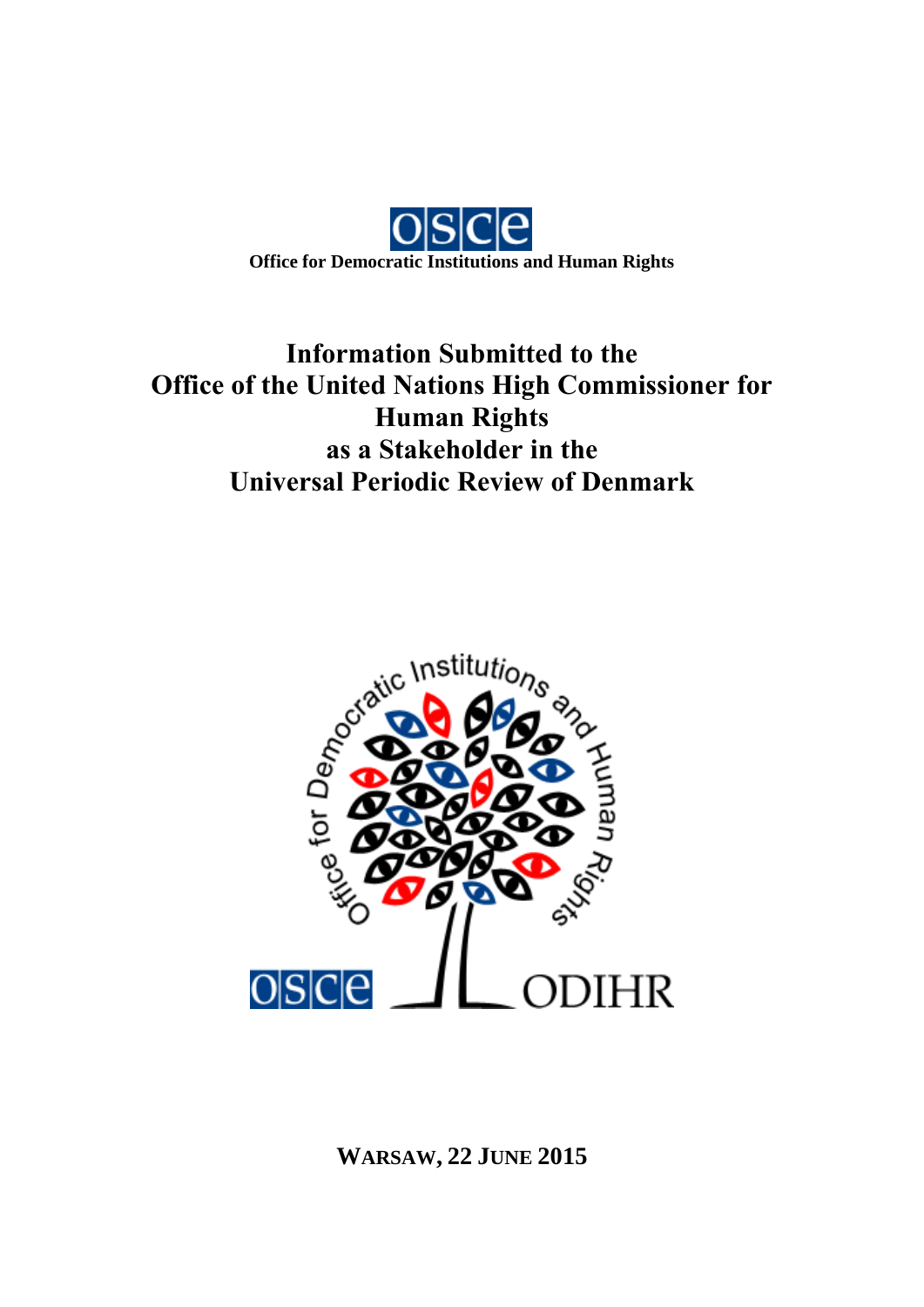#### **OSCE/ODIHR Submission of Information about an OSCE participating State or Partner for Co-operation under consideration in the Universal Periodic Review Process**

**Participating/Partner State:** Denmark **UPR Session and Date of Review:** 24th Session, January-February 2016

# **Background**

Denmark is a participating State in the Organization for Security and Co-operation in Europe (OSCE) and has thus undertaken and has recently reaffirmed a wide range of political commitments in the "human dimension" of security as outlined in relevant OSCE documents.<sup>1</sup> The OSCE Office for Democratic Institutions and Human Rights (OSCE/ODIHR) has been mandated by OSCE participating States, including Denmark, to assist them in implementing their human dimension commitments. OSCE/ODIHR assistance includes election observation and assessment activities as well as monitoring and providing assessments, advice and recommendations relating to implementation of commitments in the fields of human rights, democracy, tolerance and non-discrimination, and the situation of Roma and Sinti in the OSCE area. The present submission provides publicly available country-specific information that may assist participants in the Universal Periodic Review process in assessing the situation in Denmark and its implementation of past recommendations, as well as to formulate new recommendations that may be relevant to enhancing the enjoyment of human rights and fundamental freedoms.

#### **Election-related activities**

In anticipation of early parliamentary elections to be held on 18 June 2015, the OSCE/ODIHR undertook a Needs Assessment Mission (NAM) to Denmark from 5 to 8 May 2015. According to the NAM report "all interlocutors expressed a high level of confidence in all aspects of the electoral process. Since the last elections, no new issues have been identified pertaining to the conduct of elections that would benefit from an assessment by the OSCE/ODIHR. Only issues of party and campaign finance were noted by some OSCE/ODIHR interlocutors, which could benefit from an external review. Based on this, the OSCE/ODIHR NAM did not recommend deploying an election-related activity for the upcoming early parliamentary elections". See at [http://www.osce.org/odihr/elections/denmark/161261](http://www.osce.org/odihr/elections/denmark/161261?download=true)

#### **Legislation reviewed by ODIHR** NTR

# **Tolerance and non-discrimination issues, including incidents of and responses to hate crime**

OSCE participating States have made a number of commitments to promote tolerance and non-discrimination and specifically to combat hate crime, and the OSCE/ODIHR supports states in their implementation of those commitments. In this context, the OSCE/ODIHR reports annually on hate crimes, incidents and responses in the OSCE region– to highlight the prevalence of hate crimes and good practices that participating States and civil society have adopted to tackle them. It also helps participating States to design and draft legislation that

<sup>1</sup> <sup>1</sup> Compendium of OSCE Human Dimension Commitments, vol 1 and 2; Astana Commemorative Declaration, 2010.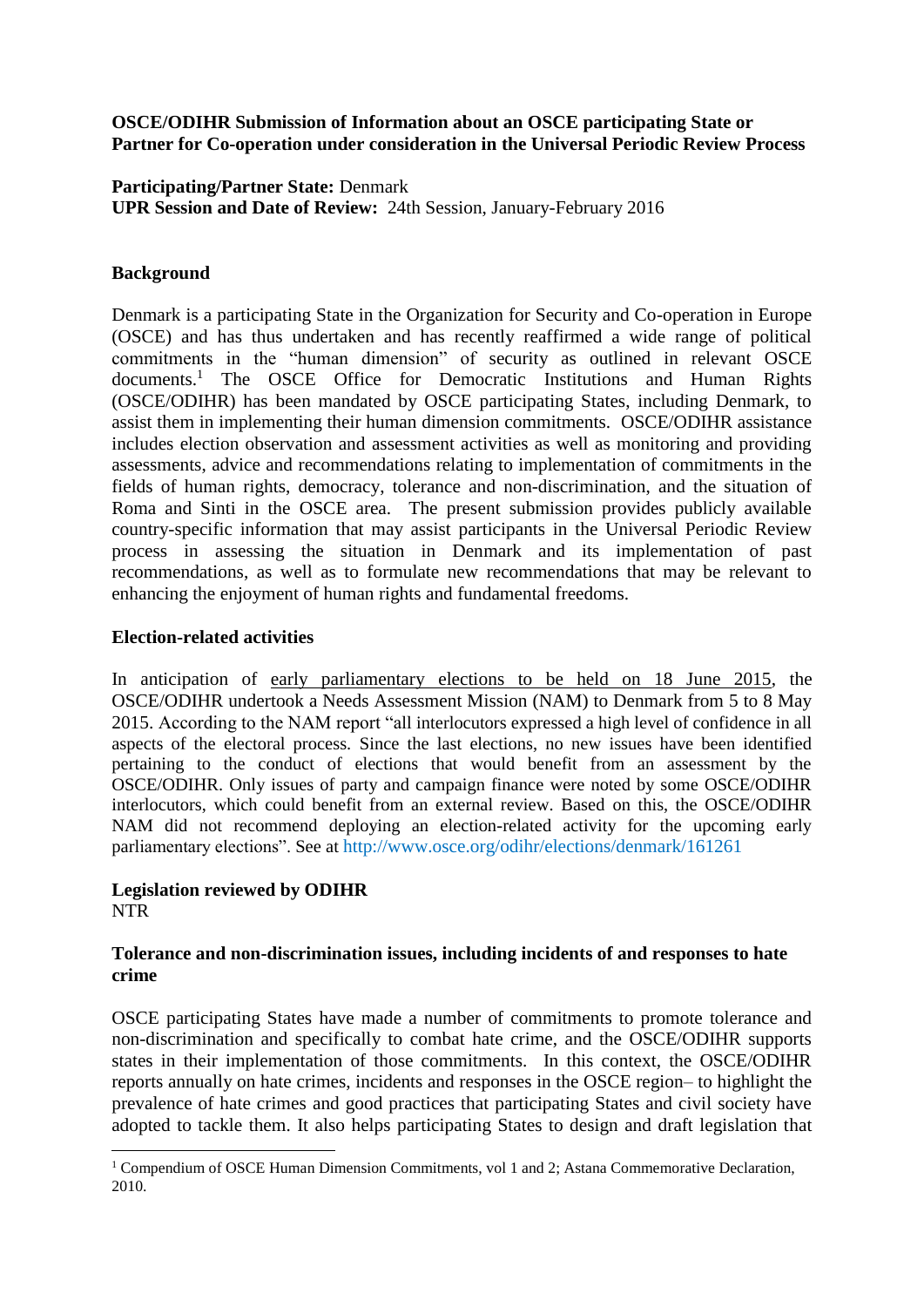effectively addresses hate crimes; provides training that builds the capacity of participating States' criminal justice systems and the law-enforcement officials, prosecutors and judges that staff them; raises awareness of hate crimes among governmental officials, civil society and international organizations; and supports the efforts of civil society to monitor and report hate crimes. Information concerning Denmark in OSCE/ODIHR's most recent hate crime reporting cycle  $(2013)^2$  includes the following:

# Information from the Danish authorities

For ODIHR's 2013 reporting cycle, the National Point of Contact for Denmark submitted a completed questionnaire and reported that 110 hate crimes were recorded by the police. No information on hate crime prosecutions or sentencing decisions was submitted to ODIHR. Specifically, official police figures recorded 59 racist and xenophobic crimes, out of which 17 were physical assaults, six cases of vandalism, and 36 cases of threatening behavior and harassment; 10 anti-Semitic hate crimes; 17 hate crimes motivated by bias against Muslims; three hate crimes motivated by anti-Christian bias; and 24 hate crimes motivated by bias against LGBT, out of which 11 were physical assaults, 2 cases of vandalism, and 11 cases of threatening behavior and harassment.. These data are collected by the Danish National Police and the Office of the Director of Public Prosecutions, and hate crime statistics are regularly [published.](http://www.pet.dk/Publikationer/RACI-indberetning.aspx)<sup>3</sup> Denmark also conducts regular victimization surveys to measure unreported hate crime.

It was also reported that hate crimes are an area of focus in the Danish prosecution service's 2012-2015 strategy. Training for prosecutors, lawyers and judges on the identification and prosecution of hate crimes is conducted annually by the Director of Prosecutions. As of 2014, training on hate crimes is being introduced as a mandatory part of the curriculum for police officers. The Danish authorities also informed ODIHR that in September 2013, the government launched a national anti-discrimination unit that is currently carrying out a comprehensive mapping of hate crimes, their victims and perpetrators. A number of key indicators are being developed to measure the current situation, and the results are expected to be submitted to ODIHR during its 2014 reporting cycle, due to be released in November 2015.

# Information from civil society organizations and groups and intergovernmental organizations

Additionally, ODIHR sent requests for information on hate crime incidents in Denmark to inter-governmental organizations and to international and local civil society organizations and groups. In terms of incidents based on anti-Semitism, AKVAH reported three physical assaults, including one assault against an elderly Jewish man resulting in serious injury and in which several of his teeth were knocked out, and a series of desecrations of graves in which gravestones were overturned.

Starting with its 2012 reporting cycle, ODIHR introduced a system of key observations for all countries, based on OSCE Ministerial Commitments related to hate crime recording and monitoring. For its 2013 reporting cycle, ODIHR made the following observation in relation to Denmark: 'ODIHR observes that Denmark has not reported on the numbers of prosecuted cases or information on sentenced hate crime cases to ODIHR.'

<u>.</u>

<sup>2</sup>http://hatecrime.osce.org/denmark

<sup>3</sup> https://www.pet.dk/Publikationer/RACI-indberetning.aspx